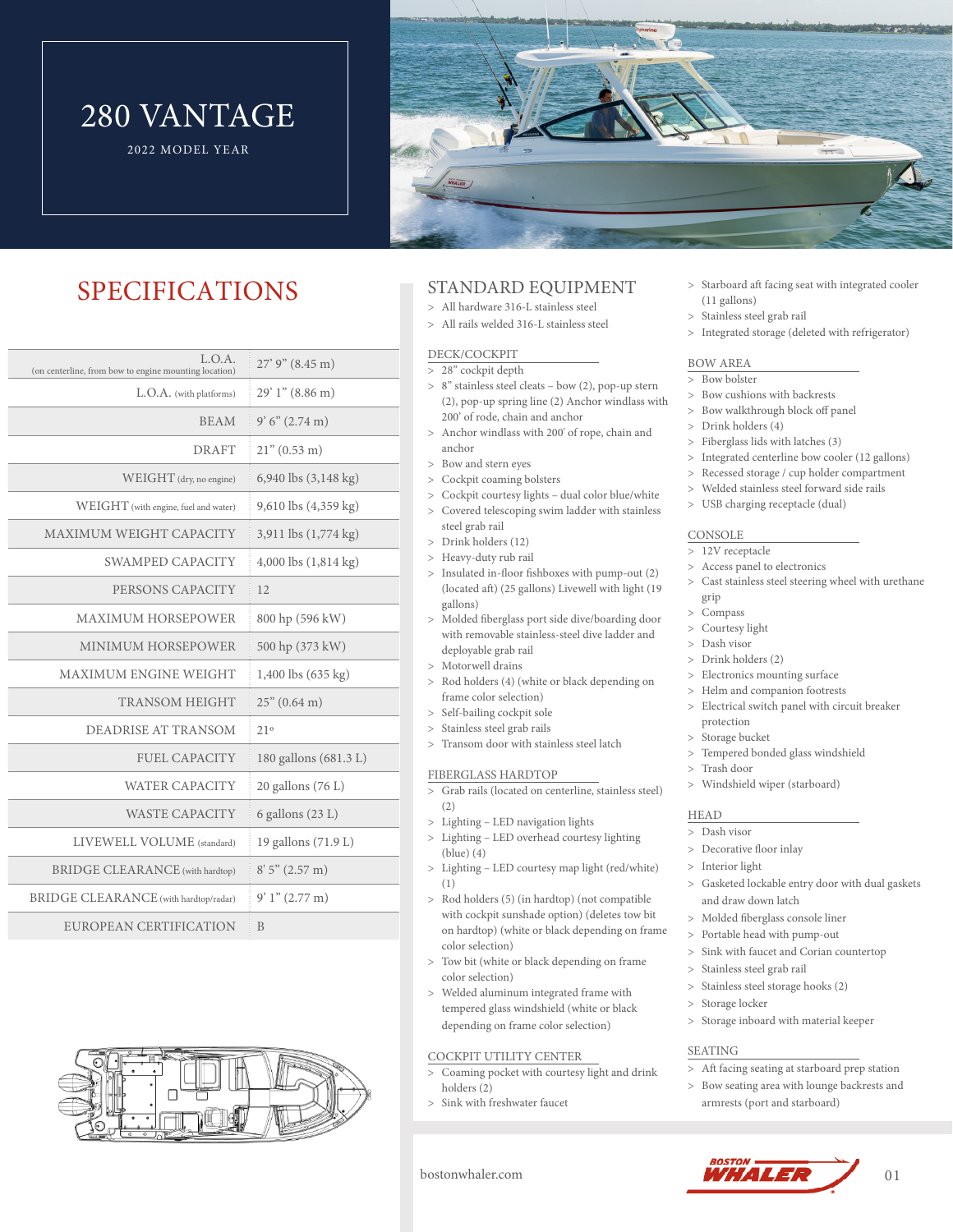# 280 VANTAGE

2022 MODEL YEAR



- Convertible port lounge seat with gasketed storage
- Deluxe custom Boston Whaler helm seat with high/ low pedestal
- Fold-out stern seat with backrest

#### STORAGE

- Bow anchor locker with drain and windlass
- Captain's pocket storage with USB outlet below the dash
- Cockpit storage center
- Console storage with stainless steel latch
- Head storage compartment
- > Insulated bow storage lockers (port and starboard with overboard drains)
- Centerline insulated cooler with overboard drain

#### MECHANICAL

- 250 V8 Black Dual Mercury Verado engines with hydraulic power steering
- Automatic bilge pump
- > Battery trays (4)
- Electric horn
- Freshwater system (20 gallons) with bow and stern sprayers
- Fuel tank (185 gallons)
- LED navigation lights
- Livewell (19 gallons) (located transom, port side)
- > Recessed electric trim tabs with indicators
- > SmartCraft deluxe gauge package
- > Stainless steel propellers
- > Tilt steering
- Transducer mount area

#### VESSEL VIEW MOBILE

- Display key engine data on your smartphone (Android or Apple iPhone)
- > Bluetooth connection vi Vessel View Mobile app (compatible while connected to stereo)
- Troubleshooting assistance with dealer notification

## NOTABLE OPTIONS & **ACCESSORIES**

- □ Active Engine Trim (Mercury option that automatically adjusts drive trim based on speed)
- ☐ Air compressor system
- ☐ Anchor stainless steel (must select anchor windlass)
- ☐ Battery charging system
- ☐ Batteries GR31 AGM (factory installed)
- ☐ Beach boarding ladder
- ☐ Bow tow eye
- ☐ Corian countertop at utility center
- ☐ Glovebox (port console)
- ☐ Grey water system
- ☐ Lighting underwater LED
- ☐ Rails split bow rail
- $\Box$  Rails toe rails (stainless steel) (starboard only)  $\Box$  Rails – white rub rail with stainless steel insert
- ☐ Raw water washdown
- ☐ Refrigerator at cockpit with dedicated storage and breaker for shut off
- $\Box$  Rod holders (5) (in hardtop) (not compatible with cockpit sunshade option) (deletes tow bit on hardtop) ☐ Rod storage (in console)
- ☐ Shore power battery charger 30A (house, engine and
- inverter battery bank charging) and galvanic isolator (include in summer kitchen option)
- ☐ Spotlight (hardtop)
- ☐ Storage shelf (in head) (convertible for deployment)
- ☐ Storage shelf (under gunnel) (must select toe rail option)
- ☐ Summer kitchen includes: 12-V refrigerator (includes connection to shore power), 2000-watt inverter, automatic charging relay for inverter battery bank charging from engines, Corian countertop, electric grill, shore power with battery charger and gal-vanic isolator (house, engine and battery bank charging)
- ☐ Sunshade at bow
- ☐ Sunshade at cockpit (not compatible with rod holder option)
- ☐ Table bow table with filler cushion
- ☐ Table cockpit table with dedicated storage  $\Box$  Trailer – aluminum with disc brakes, dual torsion
- axles, guide-on stanchions, LED lights, radial tires, spare tire
- ☐ VacuFlush™ toilet, holding tank, overboard discharge and dockside pump-out

#### TOPS/TOWERS

- ☐ Hardtop gelcoat (hardtop underside color matches hull color)(options include abaco blue, classic desert tan, glacier green, horizon blue, light blue, light grey, platinum or steel blue)
- ☐ Hardtop delete (moves navigation light from hardtop to forward cleat pockets) (moves horn from hardtop to forward deck)
- ☐ Suntop with boot (must select hardtop delete option) (black or blue)

## ENGINES

- ☐ 250 V8 White Dual Mercury Verado engines with hydraulic power steering
- ☐ 300 V8 Black Dual Mercury Verado engines with hydraulic power steering
- ☐ 300 V8 White Dual Mercury Verado engines with hydraulic power steering
- ☐ 350 L6 DTS Black Dual Mercury Verado engines with hydraulic power steering (91 octane fuel recommended)
- ☐ 350 L6 DTS White Dual Mercury Verado engines with hydraulic power steering (91 octane fuel recommended)
- ☐ 400 L6 DTS Black Dual Mercury Verado engines with hydraulic power steering (91 octane fuel recommended)
- ☐ 400 L6 DTS White Dual Mercury Verado engines with hydraulic power steering (91 octane fuel recommended)
- ☐ 250 V8 Black Dual Mercury Verado engines with Joystick Piloting; outboard docking system with joystick, electronic steering, Skyhook/autopilot keypad functionality (Ray-marine or other stand alone optional autopilot not permitted with Joystick Piloting) (includes VesselView) (includes fuel/water separators)
- ☐ 250 V8 White Dual Mercury Verado engines with Joystick Piloting; outboard docking system with joystick, electronic steering, Skyhook/autopilot keypad functionality (Ray-marine or other standalone optional autopilot not permitted with Joystick Piloting) (includes VesselView) (includes fuel/water separators)
- ☐ 300 V8 Black Dual Mercury Verado engines with Joystick Piloting; outboard docking system with joystick, electronic steering, Skyhook/autopilot keypad functionality (Ray-marine or other standalone optional autopilot not permitted with Joystick Piloting) (includes VesselView) (includes fuel/water separators) 300 V8 White Dual Mercury Verado engines with Joystick Piloting; outboard docking system with joystick, electronic steering, Skyhook/autopilot keypad functionality (Ray-marine or other standalone optional autopilot not permitted with Joystick Piloting) (includes VesselView) (includes fuel/water separators)
- ☐ 350 L6 DTS Black Dual Mercury Verado engines with Joystick Piloting; outboard docking system with joystick, electronic steering, Skyhook/autopilot keypad functionality (Raymarine or other standalone optional autopilot not permitted with Joystick Piloting) (includes VesselView) (includes fuel/water separators)